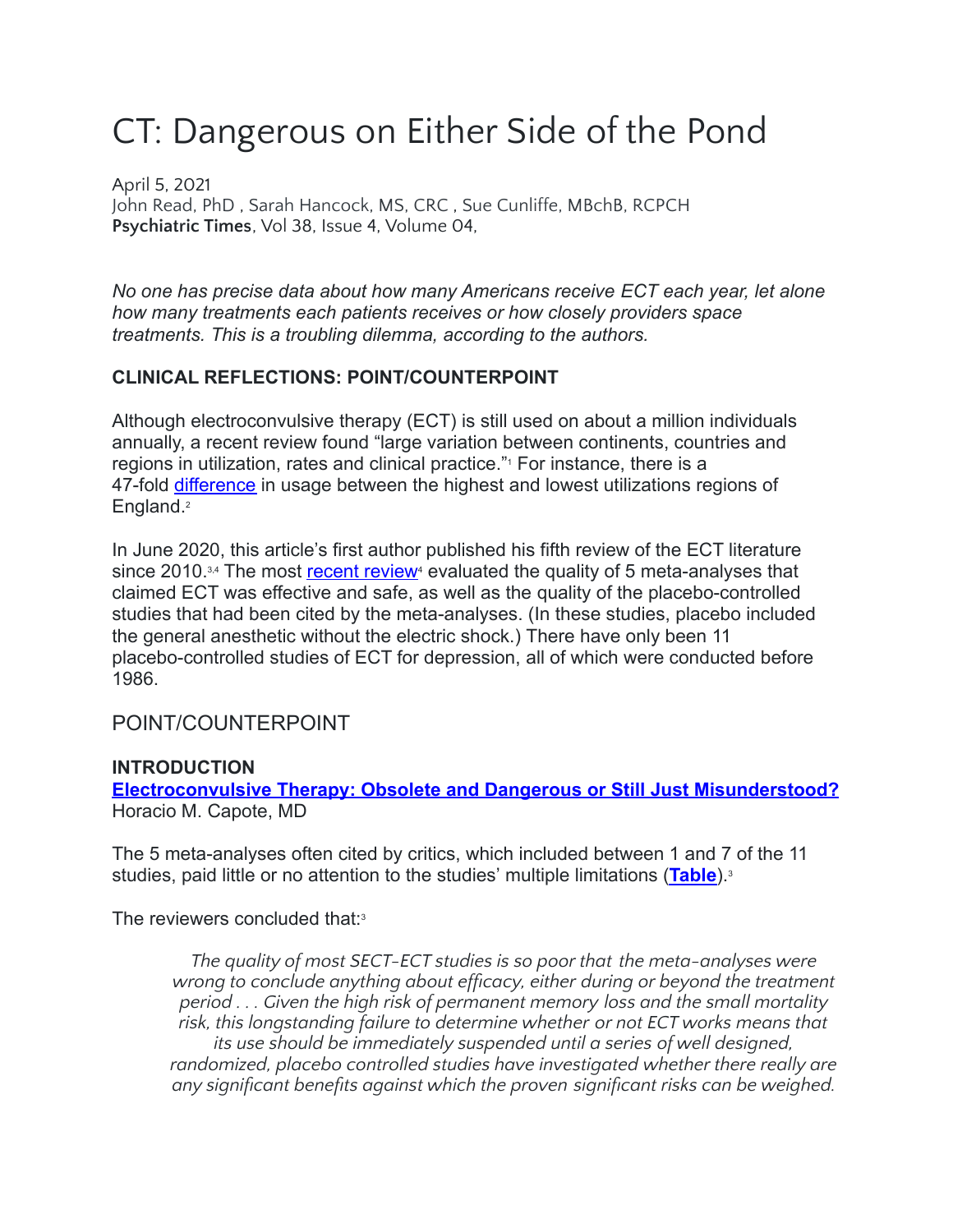# Table. Issues With the 11 Placebo-Controlled ECT Studies Depression<sup>3</sup>

| Number of studies that describe their process of randomization                                | $\overline{4}$ |
|-----------------------------------------------------------------------------------------------|----------------|
| Number that are convincingly double-blind                                                     | 0              |
| Number that selectively report only some of their findings                                    | 5              |
| Number that include patients' assessments                                                     | $\overline{4}$ |
| Number that assess patient quality of life                                                    | 0              |
| Average number of individuals in the studies                                                  | 37             |
| Number (out of 11) that found ECT superior to simulated ECT<br>(SECT) at the end of treatment | $\overline{4}$ |
| Number that found no difference between ECT and SECT                                          | 5              |
| Number that found mixed results                                                               | $\overline{2}$ |
| Number finding that ECT beat placebo beyond the end of the<br>treatment period                | 0              |

[Table. Issues With the 11 Placebo-Controlled ECT Studies](https://cdn.sanity.io/images/0vv8moc6/psychtimes/94516c6c0d068eee15655bb80519c1f5c994e397-776x556.jpg?auto=format) for Depression<sup>3</sup>

The review's conclusion that there is no evidence ECT prevents suicide, as often claimed, has been unequivocally confirmed by a study of 14,810 patients who received ECT and 58,369 controls.<sup>5</sup> Patients in the ECT group were 16 times more likely to attempt suicide over 12 months than the non-ECT patients. Even after controlling for a range of mediating variables, the ECT patients were still 1.3 times more likely to die by suicide (not a statistically significant difference).

The exact incidence of brain damage remains unknown. If brain damage is defined as memory loss persisting at least 6 months after the last ECT, findings range from 12% to 55%.<sup>6,7</sup> This damage is more common in women and older individuals,<sup>5</sup> and these groups receive ECT disproportionately.<sup>2,8</sup> While there are many accounts of devastated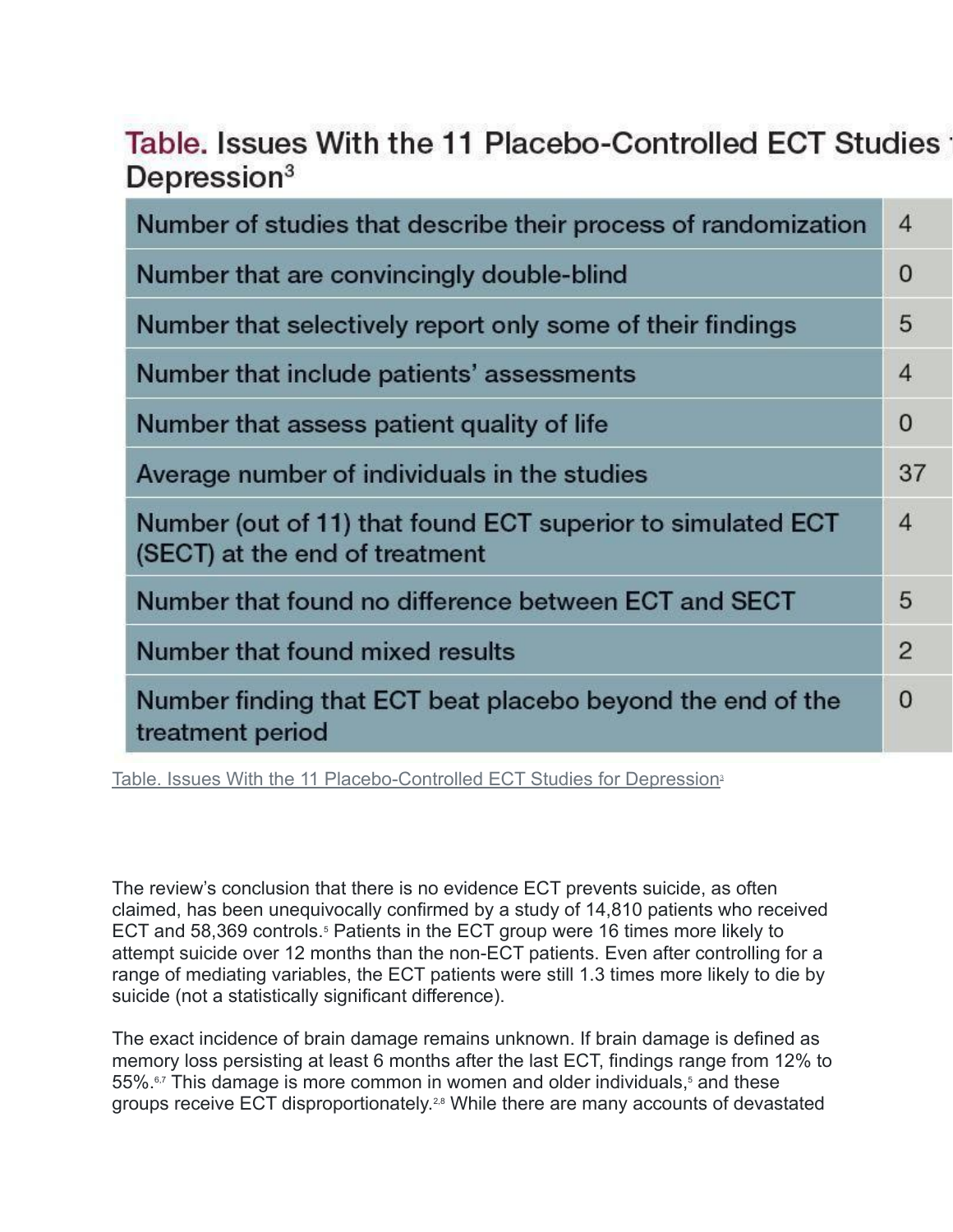lives on social media, examples in the published scientific literature are less common. One example [states](https://www.tandfonline.com/doi/abs/10.1080/09638230410001700916)<sup>®</sup>:

*With each shock treatment, I felt more and more of myself slipping away. I couldn't remember things, particularly the immediate past, but eventually even the more distant past had been erased. I was frightened by this. I thought, 'if I don't know what I've done or where or I've been, then who am I? A person's memories are her identity. Take them away, and you take away her sense of self.'*

Advocates of ECT treatment deny it causes brain damage, although a manufacturer of ECT machines includes "permanent brain damage" as a risk.10,11 Others acknowledge memory loss but blame the depression, not the electricity, even after a review concluded that "There is no evidence of a correlation between impaired memory/cognition after ECT and impaired mood, much less a causal relationship,"<sup>12</sup> a conclusion subsequently confirmed in a [study](https://pubmed.ncbi.nlm.nih.gov/16936712/) by ECT advocate Harold Sackeim, PhD.<sup>6</sup>

The class action lawsuit currently being prepared in the United Kingdom (UK) is focused not on the memory loss and brain damage per se, but on the failure of psychiatrists to [inform](https://www.dailymail.co.uk/news/article-8537431/Dozens-patients-sue-NHS-claims-suffered-brain-damage-having-therapy.html) patients of that risk.<sup>13</sup>

The risk of death is greater than 1 per 10,000 patients noted by organizations like the American Psychiatric Association.<sup>3,8</sup> The leading cause of death is cardiovascular failure.<sup>8</sup> A review of 82 studies with more than 100,000 patients, found that 1 in 50 patients experienced "major adverse cardiac events."<sup>14</sup> In addition, there are other mortality risks, which are higher for older individuals in the target age group for ECT, and are associated with general anesthetic procedures.

The review of meta-analyses3 received wide media coverage. Although some psychiatrists attacked the review, some patients feel vindicated by the findings.

#### **The United States**

One of the authors (Hancock) has undergone more than 100 ECT procedures in the United States.

Since the first device classification hearing in 1978, the FDA has requested premarket approval (PMA) electroencephalogram studies (and more recently functional magnetic resonance imaging) to justify device reclassification. Despite never having received PMA data for ECT, the FDA [convened](https://www.federalregister.gov/documents/2018/12/26/2018-27809/neurological-devices-reclassification-of-electroconvulsive-therapy-devices-effective-date-of) a closed hearing during 2018 and reclassified ECT devices from higher risk to moderate risk.<sup>15</sup> This reclassification occurred less than 3 months after ECT machine manufacturer Thymatron published its regulatory update, listing "permanent brain damage and permanent memory loss" as [risks](http://www.dk4law.com/blog/dk-law-group-news/ect-shock-treatment-litigation-case-update-june-2019/).<sup>10,11</sup> Having never undergone PMA safety testing, ECT is unstandardized. Each ECT experience (positive or negative) is therefore just anecdotal evidence.

Psychiatrists, who are not required to study the neuropathology of repetitive high electric field strength on brain tissue, are naive to the compounding microstructural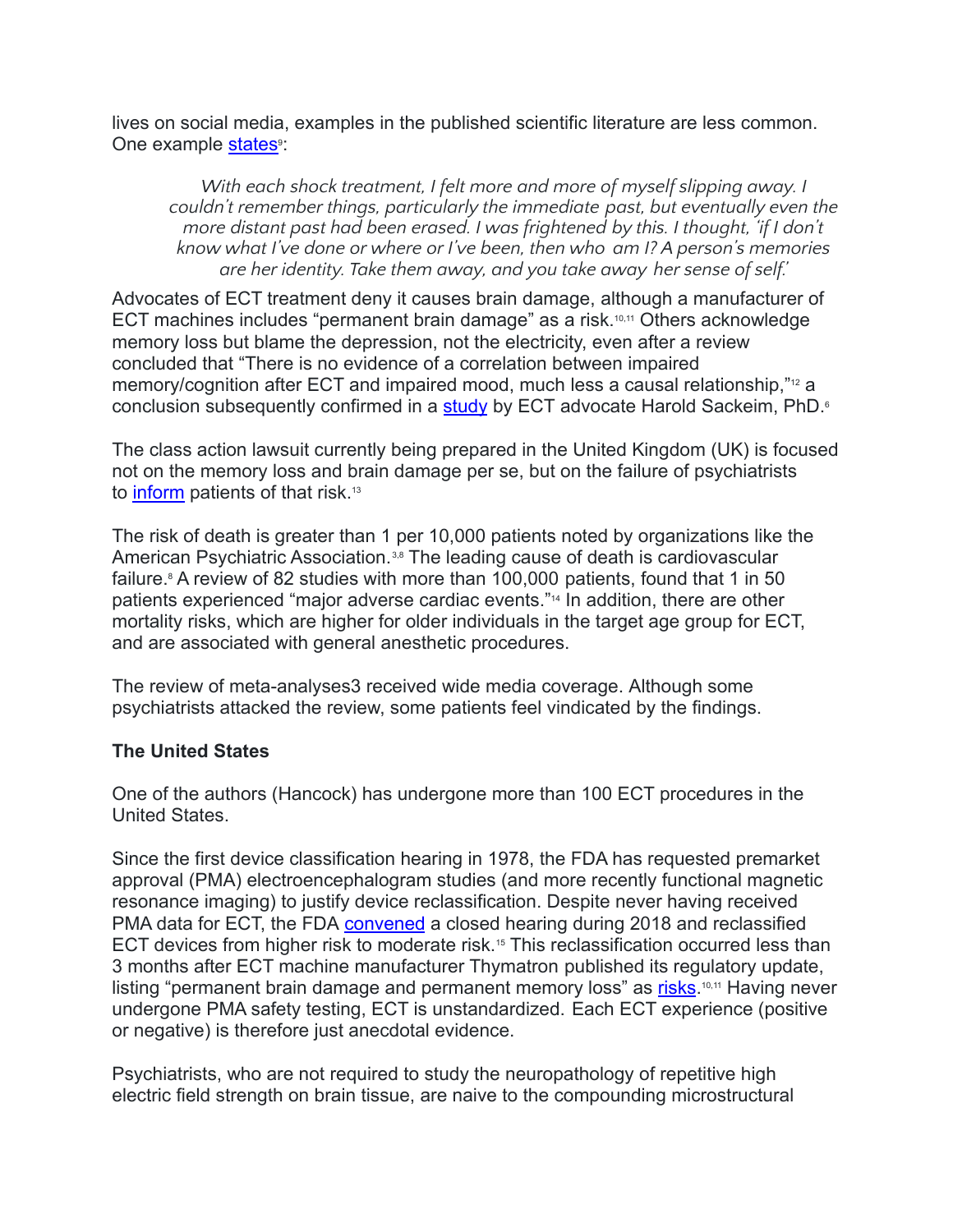damages only visible with proper staining techniques and under a microscope. Consequently, many psychiatrists are liable to miss the cellular, microvascular, neuronal, and voltage-gated ion channel damage that is invisible on standard brain scans.<sup>16-19</sup>

In 82 years of ECT use, the field of psychiatry has not conducted long-term studies of patients to identify ECT's functional impact on quality of life or aging. Modern research in repetitive brain injury sheds light on the realities faced by millions of ECT recipients. Bennet Omalu, MPH, a neuropathologist who identified chronic traumatic encephalopathy in National Football League players, stated that, where they exist, functional injuries resulting from ECT must be considered as both repetitive brain injury and repetitive electrical trauma.<sup>20</sup>

Unlike standard documentation required to justify insurance reimbursements, Medicare [reimburses](https://www.regulations.gov/document?D=CMS-2019-0067-0002) ECT "providers who failed to report quality data."<sup>21</sup> In other fields of medicine, if a procedure is not documented with quality data, it is denied. Yet the reimbursement rate for fiscal year 2021 for "providers who fail to report quality data" is more than the [reimbursement](https://protect-eu.mimecast.com/s/490WC1jllhEmV6OtG0zSK?domain=govinfo.gov) rate for properly documented ECT in FY 2020.<sup>22</sup>

Given ECT's national reimbursement practices, it is unsurprising that the Substance Abuse and Mental Health Services Administration's National Directory of Mental Health Treatment Facilities ECT provider list [jumped](https://www.samhsa.gov/data/sites/default/files/cbhsq-reports/nmhss_directory_2018.pdf) from 335 clinics in 2018 to 449 in 2020.<sup>23</sup> The 34% [increase](https://www.samhsa.gov/data/report/2020-national-directory-mental-health-treatment-facilities) in US hospitals providing  $ECT<sup>24</sup>$  since device reclassification may reflect what happens when hospitals identify an unregulated income source.

Regulating ECT is challenging without an accreditation process to monitor providers. No one knows how many Americans receive ECT each year, let alone how many treatments each individual receives or how closely providers space treatments. This is a troubling dilemma considering Thymatron's regulatory update lists the number of treatments received, and closely spaced treatments as 2 of the 7 independent risks, recognized by the APA, as being related to "permanent memory loss or permanent brain damage."<sup>10</sup>

# **The United Kingdom**

The third author of this piece (Cunliffe) has also undergone ECT. She was a doctor until 2005 when she suffered devastating brain damage from ECT. She has improved over the last 15 years, but she reports disabling neuronal fatigue. She can never work again, and she has lost her independence. Nonetheless, Cunliffe feels fortunate, as she is the only ECT patient she knows who received has neurorehabilitation. She has dedicated herself to preventing the distress of others.

After being admitted to the hospital following coercive abuse, Cunliffe was persuaded to undergo 20 sessions of ECT. Her medical notes clearly demonstrate a lack of monitoring. To the contrary, the notes document her complaints about deteriorating memory, speech slowing down, feeling continuously sedated, and having issues with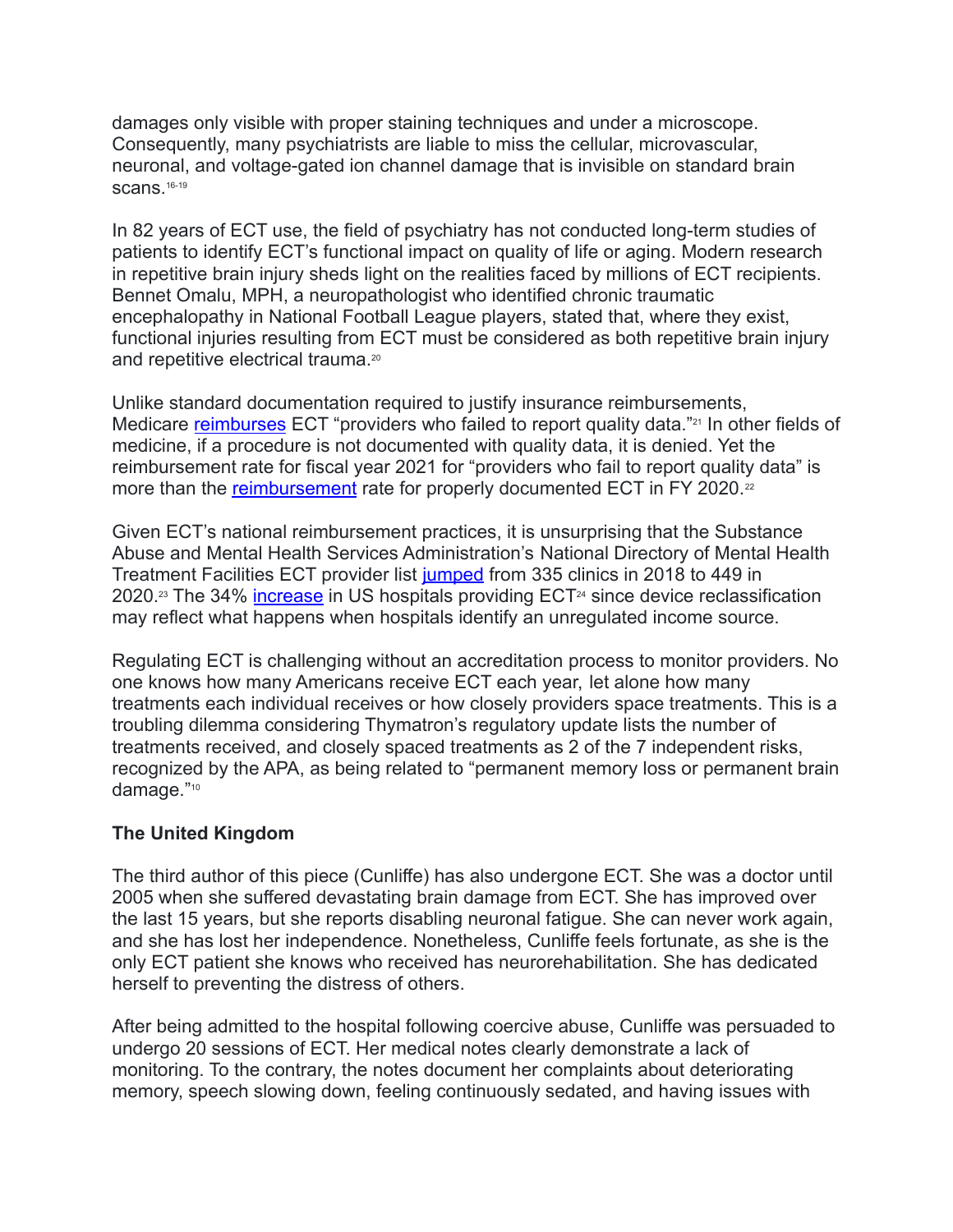motor and coordination skills. Instead of reviewing the treatment plan, the dose was increased from 90 millicombs (mCs) to 700 mCs.

Cunliffe spent 10 years researching ECT practice and the UK's ECT Accreditation Service (ECTAS), which is run by the Royal College of Psychiatrists (RCP). She found a 2015 ECTAS patient survey showed that 19% of patients who received ECT treatment were **[affected](https://www.rcpsych.ac.uk/docs/default-source/improving-care/ccqi/quality-networks/electro-convulsive-therapy-clinics-(ectas)/ectas-interim-report.pdf)** by permanent memory loss; however, this figure is never quoted and ECTAS continues to accredit units that are neither offering informed consent nor monitoring for side effects.<sup>25</sup> In the UK, units can continue to operate without accreditation and without meeting the minimum ECTAS standards. Cunliffe has [spoken](http://www.youtube.com/watch?v=wRWT_UZus94) publicly about her story, including at one of the famous Maudley debates at the Institute of Psychiatry, *[proposing](http://www.youtube.com/watch?v=wRWT_UZus94)* the motion "ECT has No Place in Modern Medicine."26,27

According to Cunliffe, the RCP's response to her recent letter outlining the serious flaws in the ECTAS accreditation service shows that they have no intention of improving standards of care or consent. She added that RCP President Adrian James, FRCPsych, MSc, refused to meet with her and other victims.

A UK coalition of 40 ECT survivors and family members, mental health professionals (including psychiatrists), and researchers have [written](https://www.uel.ac.uk/-/media/staff/r/john-read/call-for-independent-review-of-ect-july-10.ashx) the health minister calling for an independent enquiry into the practice of ECT. <sup>28</sup> The call has been endorsed by many members of Parliament, the National Counselling Society, the Association of Clinical Psychologists UK, the Council for Evidence-based Psychiatry, and, importantly, Headway, the brain injury association. The UK's largest mental health charity, Mind, [stated](https://www.mind.org.uk/news-campaigns/news/mind-is-backing-a-call-to-review-the-use-of-electroconvulsive-therapy-ect/)<sup>29</sup>:

At Mind, we back calls for a comprehensive review into the use of ECT, a potentially risky physical treatment that is still used to treat mental health problems in rare cases. We know that some people have found it effective for improving symptoms of mental health problems—particularly depression—when nothing else has worked. However, we still don't know why it works or how effective it is. Some people who have had ECT may have found they experience adverse side effects that are worse than the symptoms of the problem they're trying to treat, including short term or longer term memory loss.

# **Concluding Thoughts**

We recognize that ECT advocates have their patients' best interest at heart. However, an evidence-based approach to psychiatry dictates that this controversial treatment be suspended pending research that meets 21st century standards to determine whether there are any benefits to offset the proven adverse effects in comparison to placebo. At the very least, to comply with the ethical principle of [informed consent,](https://www.psychiatrictimes.com/view/duty-care-and-informed-consent) the minority of psychiatrists who continue to use ECT must tell potential ECT recipients that: there is no evidence that it is better than placebo beyond the end of the treatment period, there is no evidence that it saves lives, and studies have found that it causes persistent or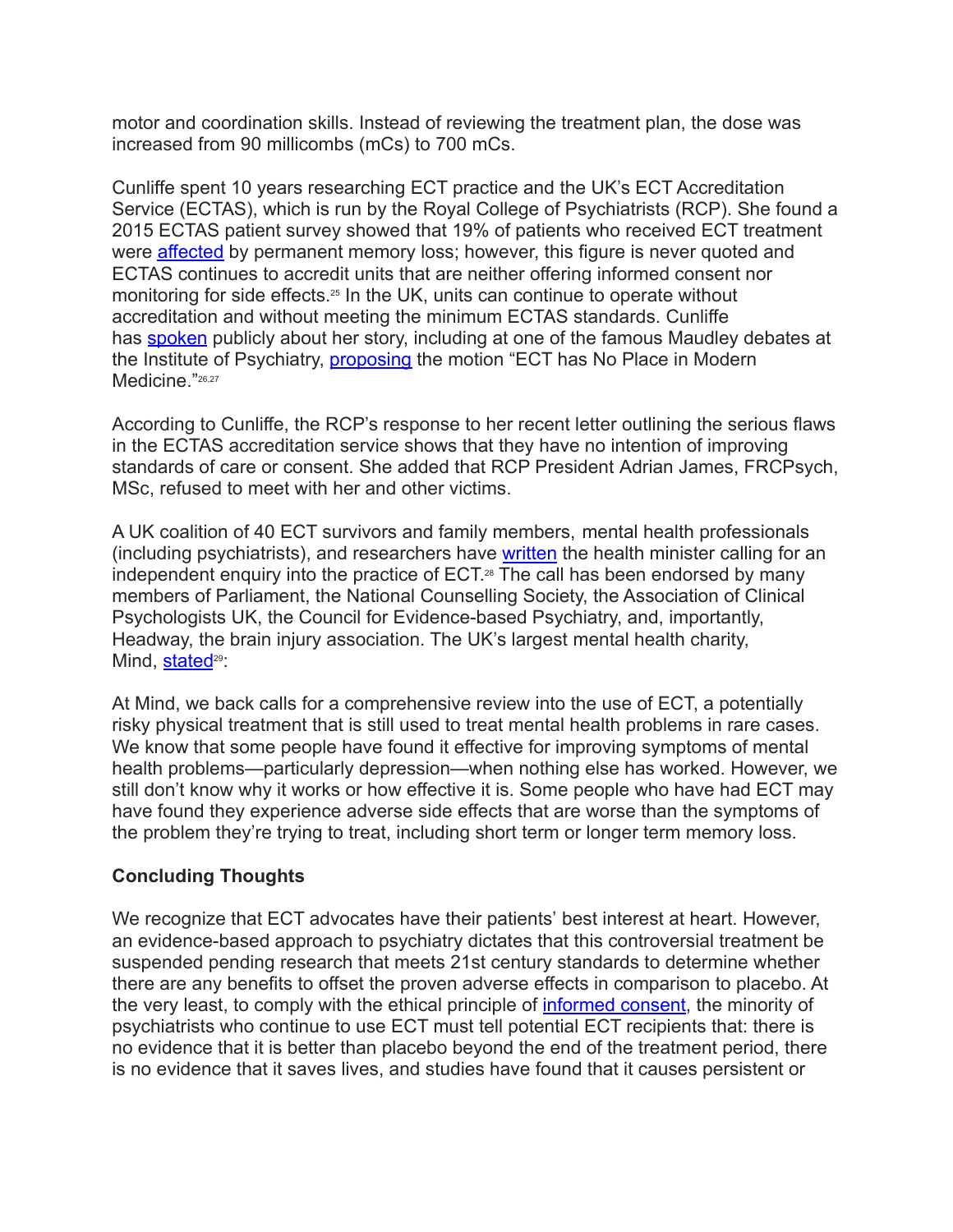permanent memory loss in 12% to 55% of patients, with particularly high rates among women and older individuals.

#### **References**

1. Leiknes KA, Jarosh-von Schweder L, Høie B. Contemporary use and practice of electroconvulsive therapy worldwide. *Brain Behav.* 2012;2(3):283-344.

2. Read J, Harrop C, Geekie J, et al. A second independent audit of ECT in England, 2019: Usage, demographics, consent, and adherence to guidelines and legislation. Psychol Psychotherapy:. in press. Accessed March 8, 2021. <https://repository.uel.ac.uk/item/8905w>.

3. Read J, Kirsch I, Mcgrath L. Electroconvulsive therapy for depression: a review of the quality of ECT versus sham ECT trials and meta-analyses. *Ethical Hum Psychol Psychiatry.* 2020;21(2):64-103.

4. Read J, Bentall R. [The effectiveness of electroconvulsive](https://pubmed.ncbi.nlm.nih.gov/21322506/) therapy: a literature [review.](https://pubmed.ncbi.nlm.nih.gov/21322506/) *Epidemiol Psichiatr Soc.* 2010;19(4):333-347.

5. Peltzman T, Shiner B, Watts BV. Effects of electroconvulsive therapy on short-term suicide mortality in a risk-matched patient population. *J ECT.* 2020;36(3):187-192.

6. Sackeim HA, Prudic J, Fuller R. The cognitive effects [of electroconvulsive therapy in](https://pubmed.ncbi.nlm.nih.gov/16936712/) [community settings.](https://pubmed.ncbi.nlm.nih.gov/16936712/) *Neuropsychopharmacology*. 2007;32(1):244-254.

7. Rose D, Fleischmann P, Wykes T, et al. Patients' perspectives on electroconvulsive therapy: systematic review. *BMJ*. 2003;326(7403):1363.

8. Read J, Bentall R, Johnstone L, et al. Electroconvulsive therapy. In: Read J, Dillon J, eds. *Models of Madness: Psychological, Social and Biological Approaches to Psychosis, 2nd ed.* Routledge; 2013:90-104.

9. Rose D, Fleischmann P, Wykes T. Consumers' views [of electroconvulsive therapy:](https://www.tandfonline.com/doi/abs/10.1080/09638230410001700916) [A qualitative analysis](https://www.tandfonline.com/doi/abs/10.1080/09638230410001700916). *Journal of Mental Health.* 2004;13(3):285-293.

10. Somatics. Regulatory Update to Thymatron System IV Instruction Manual. Accessed February 12, 2021. [http://www.thymatron.com/downloads/System\\_IV\\_Regulatory\\_Update.pdf](http://www.thymatron.com/downloads/System_IV_Regulatory_Update.pdf)

11. DK Law Group. ECT shock treatment litigation – case update June 2019. Latest News and Law Blog. Accessed February, 12, 2021. [1http://www.dk4law.com/blog/dk-law-group-news/ect-shock-treatment-litigation-ca](http://www.dk4law.com/blog/dk-law-group-news/ect-shock-treatment-litigation-case-update-june-2019/) [se-update-june-2019/](http://www.dk4law.com/blog/dk-law-group-news/ect-shock-treatment-litigation-case-update-june-2019/)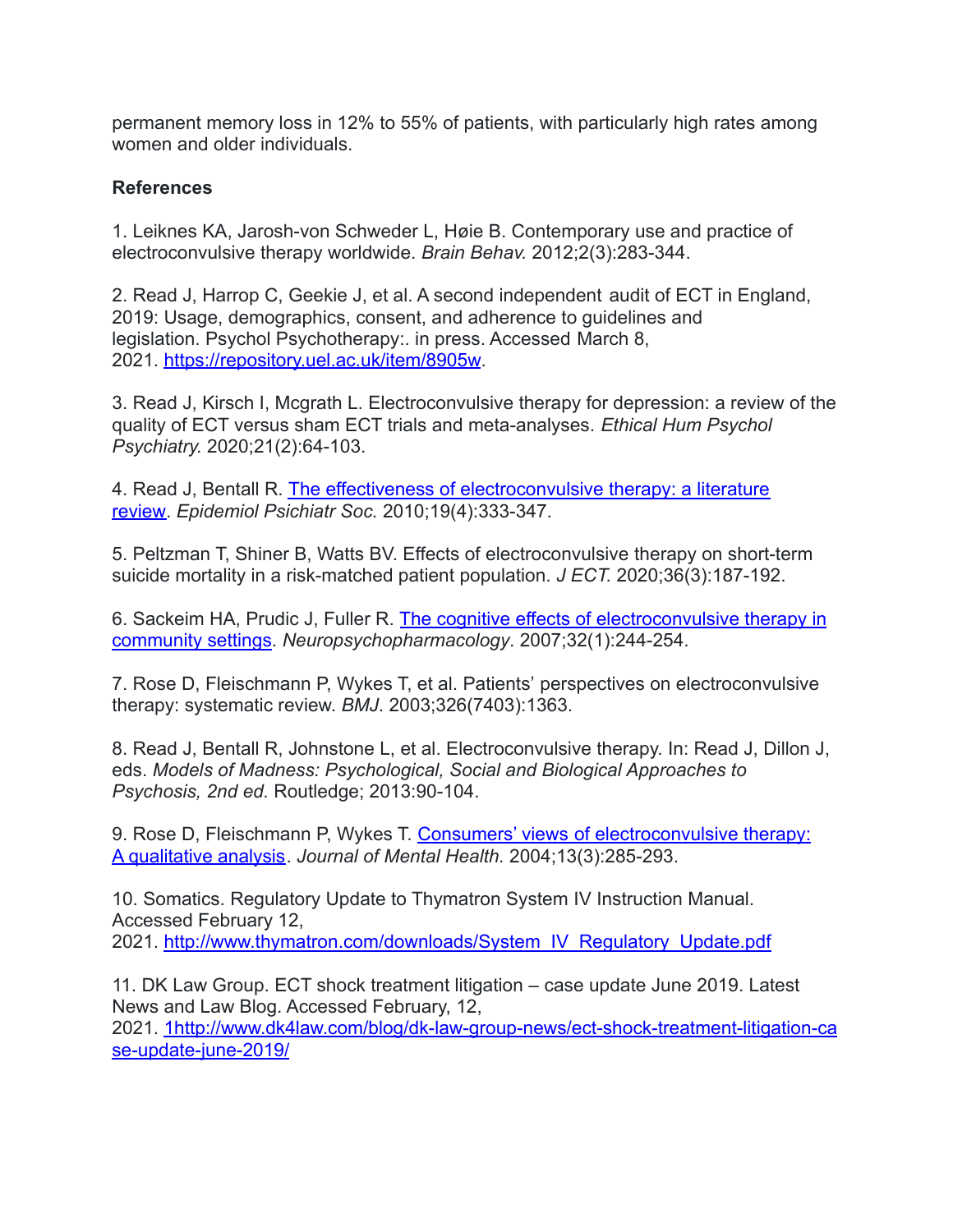12. Robertson H, Pryor R. Memory and cognitive effects of ECT: informing and assessing patients. *Adv Psychiatr Treat.* 2006;12:228-238.

13. Halle M, Adams S. Dozens of patients sue the NHS over claims they suffered brain damage after having depression treatment of electrical currents through the head. The Mail on Sunday. July 19, 2020. Accessed February 12, 2021. [https://www.dailymail.co.uk/news/article-8537431/Dozens-patients-sue-NHS-clai](https://www.dailymail.co.uk/news/article-8537431/Dozens-patients-sue-NHS-claims-suffered-brain-damage-having-therapy.html) [ms-suffered-brain-damage-having-therapy.html](https://www.dailymail.co.uk/news/article-8537431/Dozens-patients-sue-NHS-claims-suffered-brain-damage-having-therapy.html)

14. Duma A, Maleczek M, Panjikaran B, et al. Major adverse cardiac events and mortality associated with electroconvulsive therapy: a systematic review and meta-analysis. *Anesthesiology*. 2019;130(1):83-91.

15. United States Food and Drug Administration. Neurological devices; reclassification of electroconvulsive therapy devices; effective date of requirement for premarket approval for electroconvulsive therapy devices for certain specified intended uses. Federal Register: The Daily Journal of the United States Government. December 26, 2018. Accessed February 12,

2021. [https://www.federalregister.gov/documents/2018/12/26/2018-27809/neurological](https://www.federalregister.gov/documents/2018/12/26/2018-27809/neurological-devices-reclassification-of-electroconvulsive-therapy-devices-effective-date-of)[devices-reclassification-of-electroconvulsive-therapy-devices-effective-date-of](https://www.federalregister.gov/documents/2018/12/26/2018-27809/neurological-devices-reclassification-of-electroconvulsive-therapy-devices-effective-date-of)

16. Alpers BJ. The brain changes associated with electrical shock treatment; a critical review. *J Lancet.* 1946;66(11):363-369.

17. Friedberg J. Neuropathologic effects of ECT. *Am J Psychiatry.* 1981;138(8):1129.

18. Chen W, Zhongsheng Z, Lee RC. Supramembrane potential-induced electroconformational changes in sodium channel proteins: a potential mechanism involved in electric injury. *Burns*. 2006;32(1):52-59.

19. Jafari H, Couratier P, Camu W. Motor neuron disease after electric injury. *J Neurol Neurosurg Psychiatry*. 2001;71(2):265-267.

20. Traumatic Brain Injury Advisory Board meeting minutes. California Department of Rehabilitation. August 26, 2019. Accessed February 12, 2021. https://www.dor.ca.gov/Content/DorIncludes/documents/TBI/TBI Full Committee Meeting Minutes 8-26-19.docx

21. Centers for Medicare & Medicaid Services. Medicare program: fiscal year 2020 inpatient psychiatric facilities prospective payment system and quality reporting updates for fiscal year beginning October 1, 2019. April 23, 2019. Accessed February 12, 2021. <https://www.regulations.gov/document?D=CMS-2019-0067-0002>

22. Centers for Medicare & Medicaid Services. Medicare Program: fiscal year 2021 inpatient psychiatric facilities prospective payment system (IPF PPS) and special requirements for psychiatric hospitals for fiscal year beginning October 1, 2020 (FY